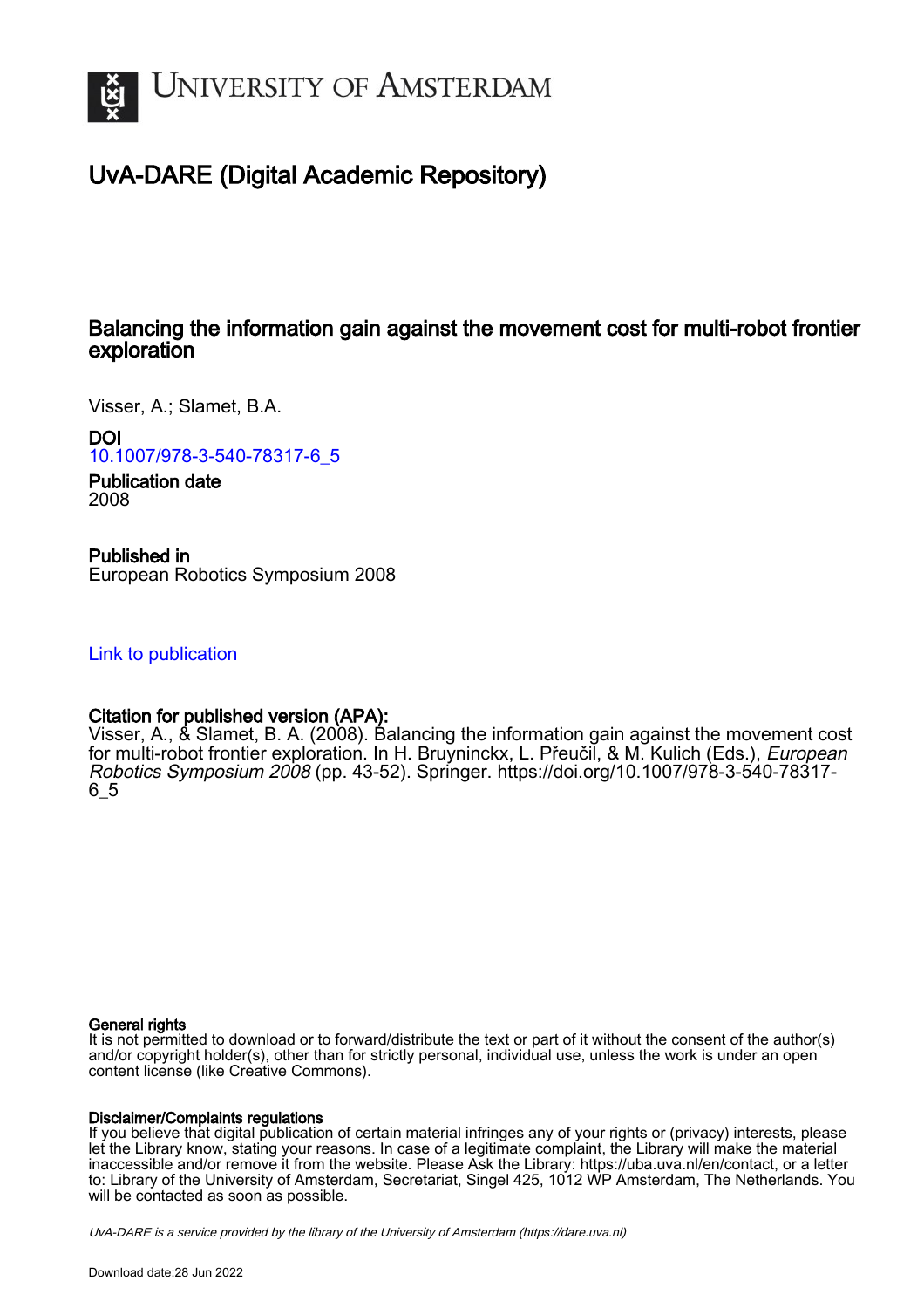# Balancing the information gain against the movement cost for multi-robot frontier exploration

Arnoud Visser and Bayu A. Slamet

Intelligent Systems Laboratorium Amsterdam Universiteit van Amsterdam (UvA) Kruislaan 403, 1098 SJ, Amsterdam, The Netherlands http://www.science.uva.nl/research/isla

Summary. This article investigates the scenario where a small team of robots needs to explore a hypothetical disaster site. The challenge faced by the robot-team is to coordinate their actions such that they efficiently explore the environment in their search for victims.

A popular paradigm for the exploration problem is based on the notion of frontiers: the boundaries of the current map from where robots can enter yet unexplored area. Coordinating multiple robots is then about intelligently assigning frontiers to robots. Typically, the assignment of a particular frontier to a particular robot is governed by a cost measure, e.g. the movement costs for the robot to reach the frontier. In more recent approaches these costs are traded off with the potential gain in information if the frontier would be explored by the robot.

In this paper we will further investigate the effect of balancing movement costs with information gains while assigning frontiers to robots. In our experiments we will illustrate how various choices for this balance can have a significant impact on the exploratory behavior exposed by the robot team.

#### 1.1 Introduction

This paper will investigate a multi-robot exploration approach that was designed with the disaster sites of the RoboCup Rescue Competitions in mind. These scenarios can be simulated in the real world [7] or virtually within the USARSim simulator [2]. In either case, the team of robots is challenged to explore the site and locate victims in a constrained amount of time. Afterwards, the efforts of the robot team are evaluated on the amount of covered area, the quality of the produced map and most importantly the number of located victims. See [1] for a more detailed discussion on this scoring process.

The exploratory efforts exposed by our robots have so far been governed by strictly reactive behavior (2006) and tele-operation (2007). Although the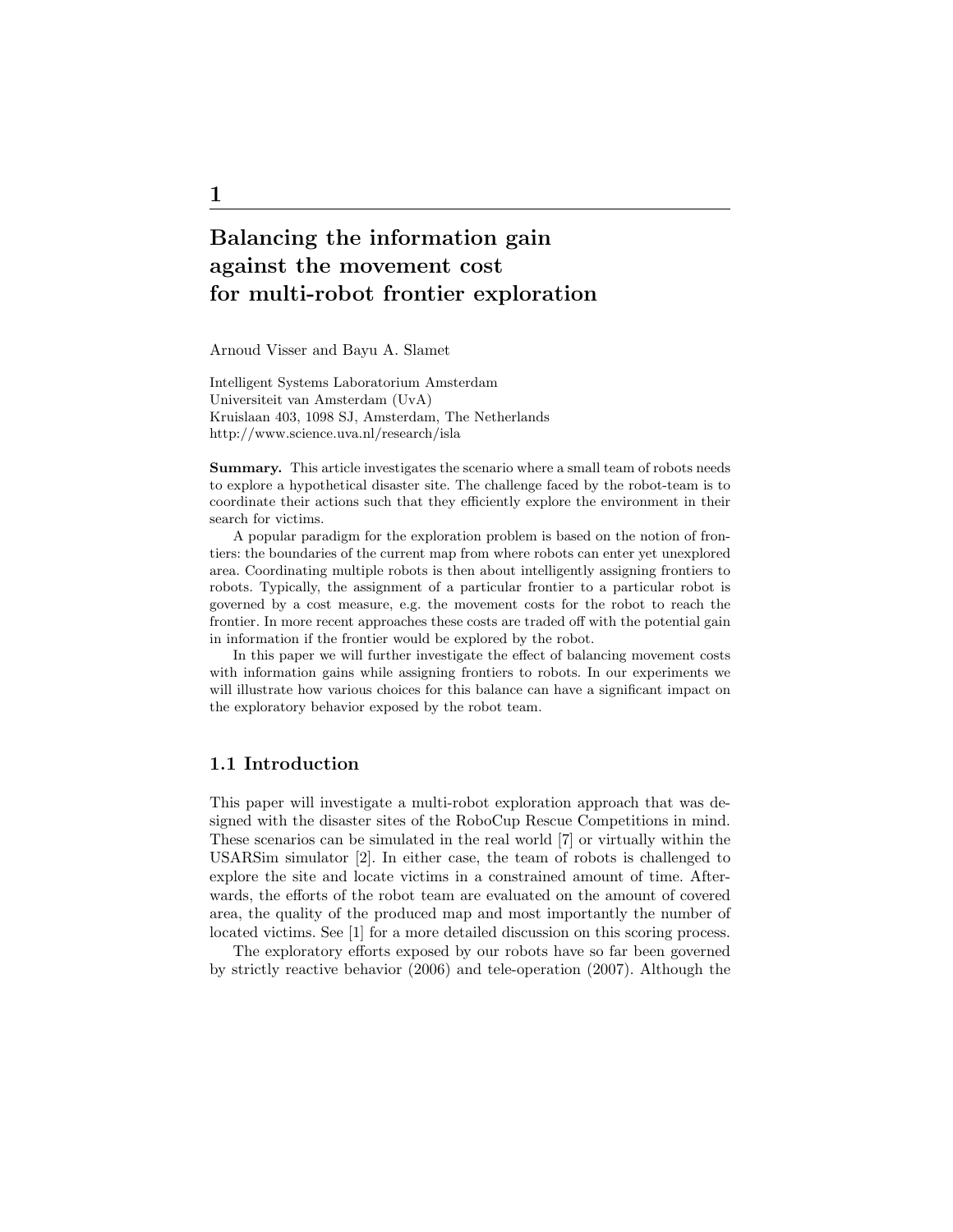#### 2 Arnoud Visser, Bayu Slamet

autonomous behavior has demonstrated good robustness and obstacle avoidance, any seemingly 'intelligent' autonomous exploration effort was due to randomizations that were inherent to the behavior control design [11].

A well-known paradigm to address the multi-robot exploration challenge in a more intelligent fashion is frontier -based exploration. The frontiers are typically defined as the boundaries of the currently mapped free area where the robot can enter yet unexplored area [14]. Collaborating robots can use these frontiers to coordinate their actions [3, 14, 15], i.e.: assign robots to frontiers such that the robots simultaneously explore multiple yet unexplored parts of the environment. This shifts the exploration problem to a frontier assignment problem.

Most approaches use a cost measure to evaluate the utility of a frontier. The anticipated traveling distance to reach a frontier or the associated motion costs are examples of such cost measures. In [6] and [13] however, frontier evaluation approaches were presented that focus on the opposite measure: the information gain that can be expected if the frontier would be explored. This gain is expressed as an estimate for the amount of area that lies beyond the frontier. While [6] uses a sampling method that extrapolates the current map to estimate the information gain, the approach of [13] directly measures the expected gain from the current map.

This paper will look more carefully at the balance between the cost and the gain. In the following Section we will present our multi-robot exploration strategy. Subsequently, the balance between information gain and movement costs is varied in a number of the experiments in Section 1.3. This will lead to the conclusions in Section 1.4.

#### 1.2 Multi-Robot Rescue Site Exploration

Exploration addresses the challenge of directing a robot through an environment such that its knowledge about the environment is maximized [12]. A mobile robot typically maintains its knowledge about the external world in a map  $m$ . Increasing the knowledge represented by  $m$  is achieved by either reducing the uncertainty about current information, or by inserting new information. The latter occurs when the map coverage is extended as the robot visits areas in the external world not yet covered by  $m$  before.

The approach in [11] was to passively acquire the information to store in the map, i.e. while the robot was wandering around pursuing other objectives like finding victims. In this work however, the focus is on active exploration: to explicitly plan the next exploration action  $a$  which will increase the knowledge about the world the most. In this paradigm victim finding becomes the sideeffect of efficient exploration.

Occupancy grids [8] are a convenient representation for m in order to address the exploration challenge as they lend themselves excellently for storing probabilistic information about past observations. Each cell x corresponds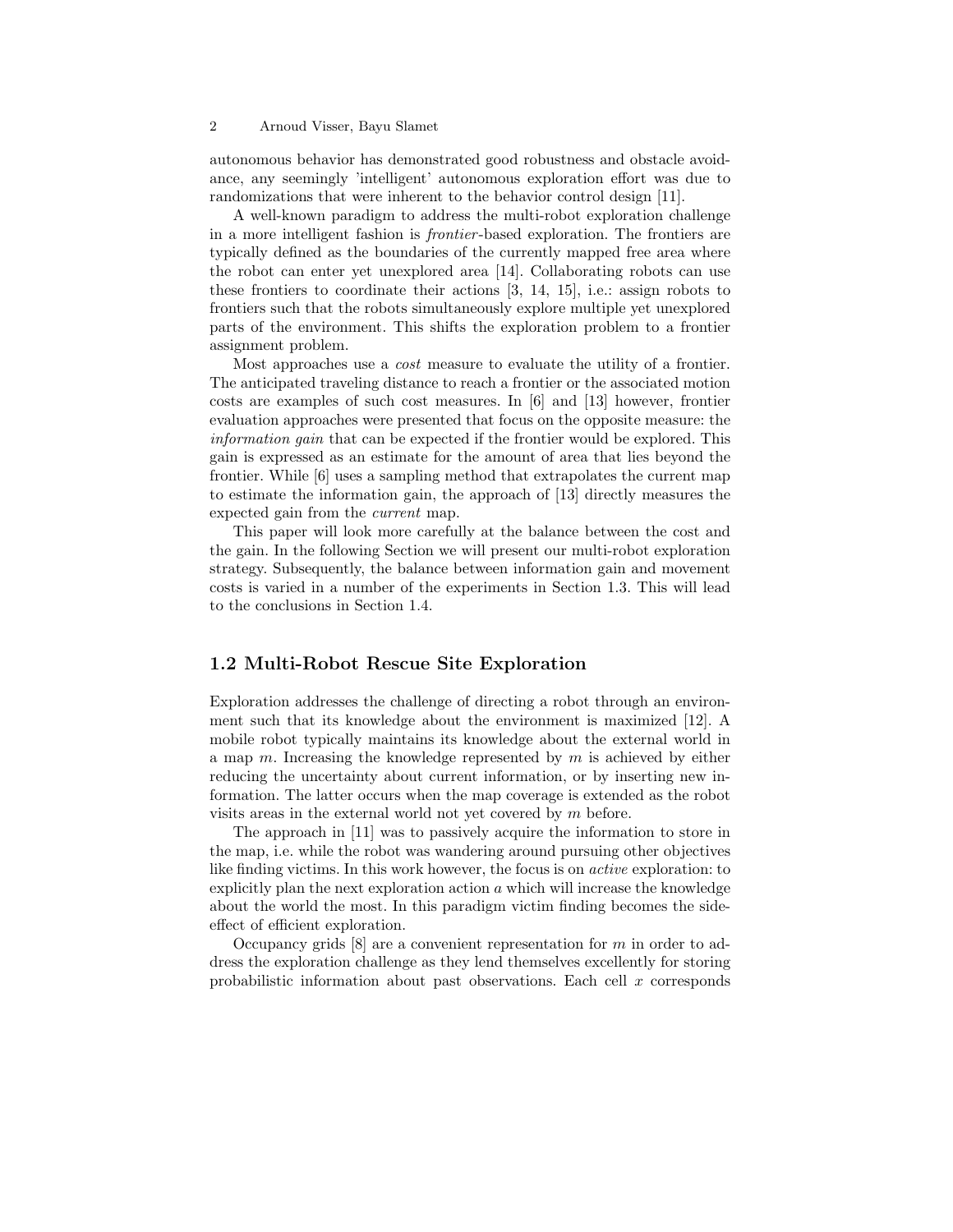to a region in the external world and holds the value  $p(x)$  that denotes the aggregated probability that this region in the real world is 'occupied', i.e. is (part of) an obstacle. The objective of active exploration can then be seen as to minimize the *information entropy*  $H(m)$  [5] of the probability distribution defined over all  $x \in m$ :

$$
H(m) = -\sum_{x \in m} p(x) \log(p(x)) \tag{1.1}
$$

Initially each grid cell has unknown occupancy, so  $p(x) = 0.5$  for all  $x \in m$ and the entropy of the map  $H(m)$  is maximum. For exploration purposes the absolute value of  $H(m)$  is not of interest, what is relevant is the difference in entropy before  $H(m)$  and after  $H(m|a)$  a particular exploration action a: the information gain  $\Delta I(a)$  [9, 10].

$$
\Delta I(a) = H(m|a) - H(m) \tag{1.2}
$$

Note that the exploration action a could be a complex maneuver, consisting of a number of controls  $u_i$  and observations  $z_i$  that spans multiple time steps i. Hence, for predictions about  $\Delta I(a)$  that lie multiple timestamps in the future, the set of possible exploration actions can grow rather fast. In many current exploration strategies this issue is addressed by evaluating only a limited set of future states. These approaches consider only the situations where a robot actually enters yet unexplored area, which are by definition the locations where open area borders on unknown area: the frontiers [14]. The borders can be easily derived from the occupancy grid map  $m$ ; the unknown area involves all the cells x for which the occupancy  $p(x)$  is still at its initial value  $p(x) = 0.5$  and the open area involves all the cells for which  $p(x)$  is sufficiently close to zero.

#### 1.2.1 Estimating Beyond Frontiers on Occupancy Grids

A good autonomous exploration algorithm should navigate the robot to optimal target observation points. The approach presented in [13] enables a robot to distinguish these locations using a method that is based on 'safe regions'. The idea is that the robot simultaneously maintains two occupancy grids: one based on the maximum sensing range  $r_{max}$  of the range sensing device and another one based on a more conservative safety distance  $r_{safe}$ . Typical values for  $r_{max}$  and  $r_{safe}$  are 20 meters and 3 meters respectively. The result is that the safe region is a subset of the open area. Frontiers can then be extracted on the boundaries of the safe region where the robot can enter the free space. Subsequently, the area beyond the frontier can be estimated directly from the current map by measuring the amount of free space beyond the safe region.

Greedy exploration could continuously focus the robot to the frontier  $f$ with largest area  $A(f)$  and which will ultimately lead to a complete coverage of the environment. More efficient exploration can be expected when also the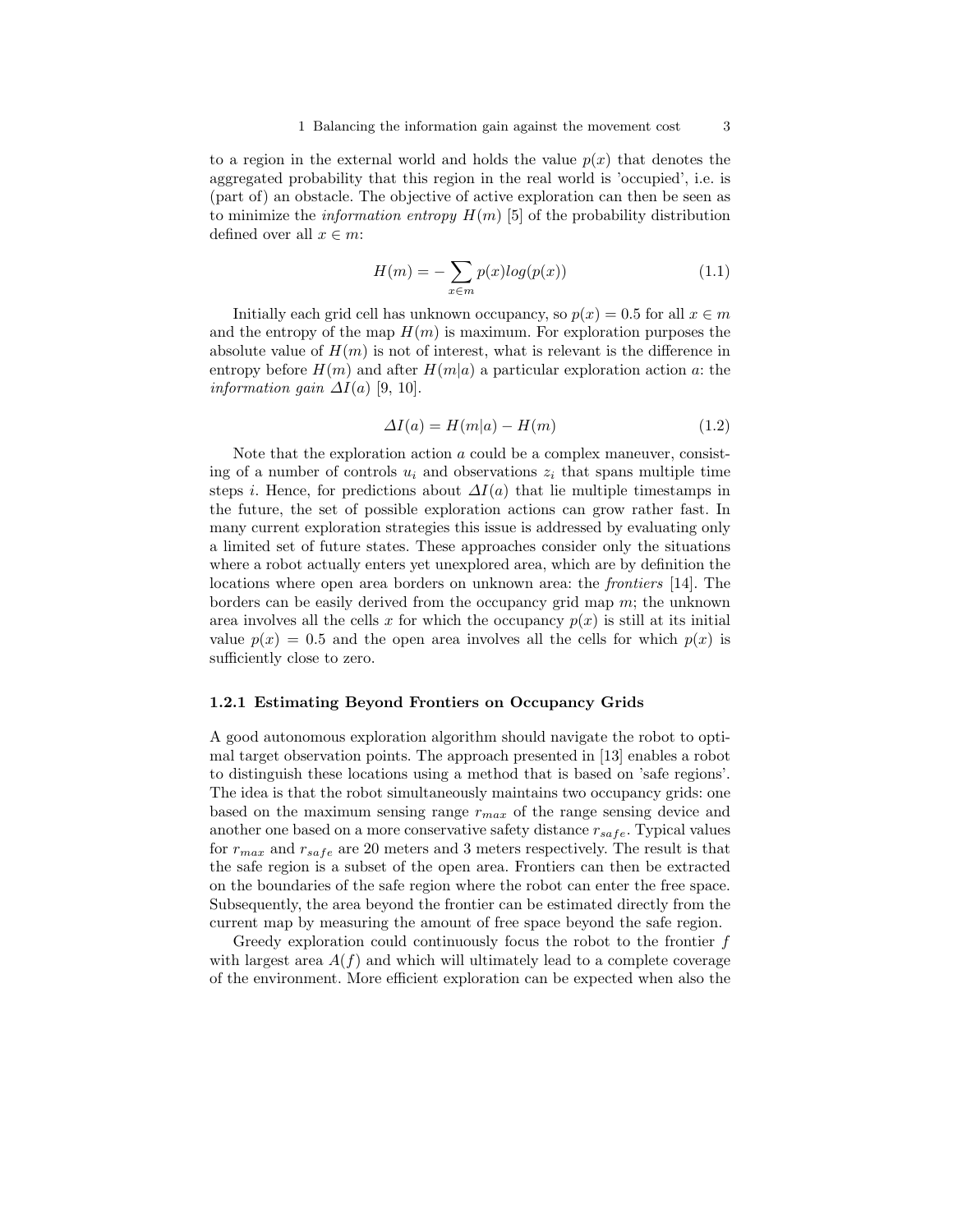distance  $d(f)$  is considered in a utility function  $U(f)$  that trades off the costs of moving to the frontier with the expected information gain. In our experiments we used the equation:

$$
U(f) = A(f)/d^n(f)
$$
\n(1.3)

The parameter  $n$  can be tuned to balance the costs against the gains, simular to the constant  $\lambda$  used in the utility function of [6]:

$$
U(f) = A(f)e^{-\lambda d(f)}\tag{1.4}
$$

#### 1.2.2 Multi-Robot Coordination

After the frontier extraction method illustrated in Section 1.2.1 and the utility function from Equation (1.3) we are left with the challenge to intelligently assign frontiers to the members of a multi-robot team.

Given the set of frontiers  $F = \{f\}$  and team of robots  $R = \{r\}$  the full utility matrix  $U = [u_{ij}]$  can be computed that stores the utility  $u_{ij}$  for all possible assignment of robots  $r_i \in R$  to frontiers  $f_i \in F$ . This matrix U is calculated with an Euclidian distance measure  $d_{eu}(f)$ . The Euclidean distance  $d_{eu}$  gives a lower bound of the actual distance to be traveled. This means that the utility values  $[u_{ij}]$  are optimistic when  $n > 1$ . The actual distance to be traveled can be calculated by performing a path-planning operation, but this is typical a computation intensive operation. The efficiency of our algorithm is optimized by recalculating only a few elements of the matrix; only the highest utility  $u_{ij} \in U$  is recalculated. Thereafter it is checked if this value is still the maximum value. Otherwise the new maximum value is recalculated with a distance measure based on path-planning. When the path-planned value is the maximum, the frontier  $f_j$  is assigned to robot  $r_i$  and the rows and columns of the utility matrix  $U$  are pruned. This process continues until a frontier is assigned to the current robot  $r_c$ . The pseudo code of this algorithm is given in Algorithm 1.

Note that the algorithm makes no assumption about the numbers of frontiers and robots. When this algorithm is applied in real time the computational consequences of a large number of frontiers and robots have to be studied, but typically the two step approach described above limits the path-planning operation to one or two frontiers per robot. So, this algorithm scales nearly linearly with the number of robots. Also, when there are less frontiers than robots some robots will not be assigned a frontier. However, in our experience these occasions are rather rare as robots usually find more frontiers than they can close.

#### 1.2.3 Planning Safe Paths

In the second part of the algorithm a check is made if an obstacle free path exists to a frontier. The same occupancy grid that was used to extract the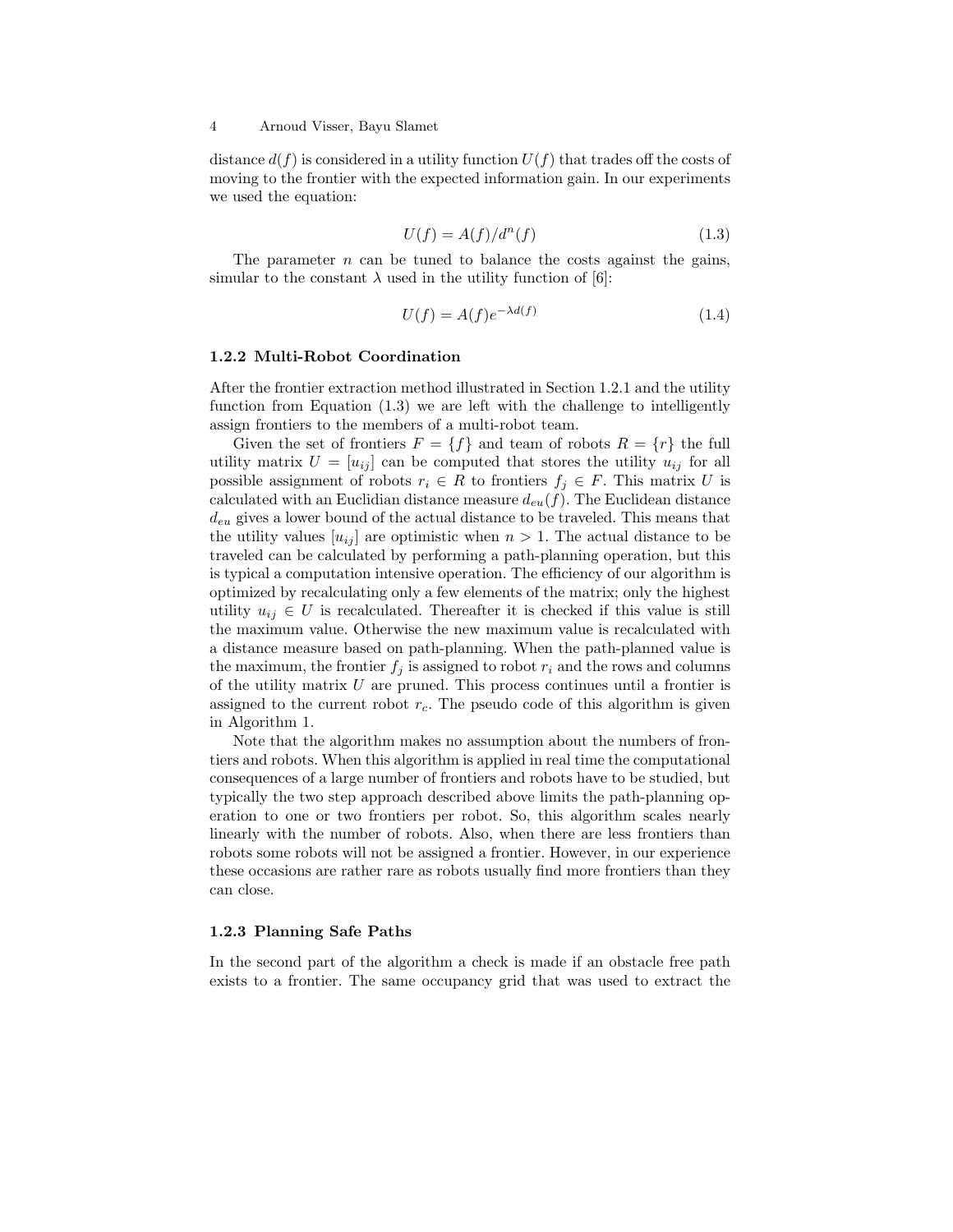**Data:** the identity of the current robot  $r_c \in R$  and the map m as known by  $r_c.$ **Data**: the set of robots  $r_i$  in R. Each  $r_i$  consist of the tuple  $(x_{r_i}, y_{r_i}, \theta_{r_i})$ . **Data**: the set of frontiers  $f_j$  in F. Each  $f_j$  consist of the tuple  $(x_{f_j}, y_{f_j}, A_{f_j})$ . **Result:** the pair  $r_c, f_c$  and the path  $p_c$  to the location  $(x_{f_c}, y_{f_c})$ for each robot  $r_i$  in R do for each frontier  $f_j$  in F do  $d_{eu} = \sqrt{(x_{f_j} - x_{r_i})^2 + (y_{f_j} - y_{r_i})^2};$  $u_{ij} = \dot{A}(f_j)/d_{eu}^n;$ end end  $u_{max} = \max u_{ij};$ repeat for robot  $r_i$  and frontier  $f_j$  of  $u_{max}$  do  $p = \text{PathPlanning from } (x_{r_i}, y_{r_i})$  to  $(x_{f_j}, y_{f_j})$  on map m;  $d_{pp}$ =length of path p;  $u_{ij} = A(f_j)/d_{pp}^n;$ end if  $\max u_{ij} = u_{max}$  then Assign  $f_j$  to  $r_i$ ; Prune  $U$  from  $i$  and  $j$ ; end  $u_{max} = \max u_{ij};$ until robot  $r_c$  is Assigned;  $p_c$ =last path  $p$ 

Algorithm 1: The algorithm for the assignment of frontiers to robots

frontiers can also be used to plan safe paths that avoid obstacles. If paths would planned on the free-space robots may be guided to locations that are dangerously close to obstacles. This is a well-studied problem in robotics [4] and several solutions exist.

Because path-planning has to be performed for several robot-frontier combinations, a simple method has been applied that gives fast reasonable path. The occupancy map is converted into a safety map by convoluting the obstacles with the shape of the robot. When the shape of the robot is nonholonomic, the convolution can be performed by taking the Minkowski sum. For holonomic robots, as used in this study, the convolution can be approximated by employing a Gaussian convolution kernel. On this approximated safety map path-planning is performed with a breath-first algorithm.

This completes the set of tools necessary to enable coordinated frontierbased exploration by a team of robots. In the subsequent section the method will be applied to guide robots through to a virtual disaster site from two start positions.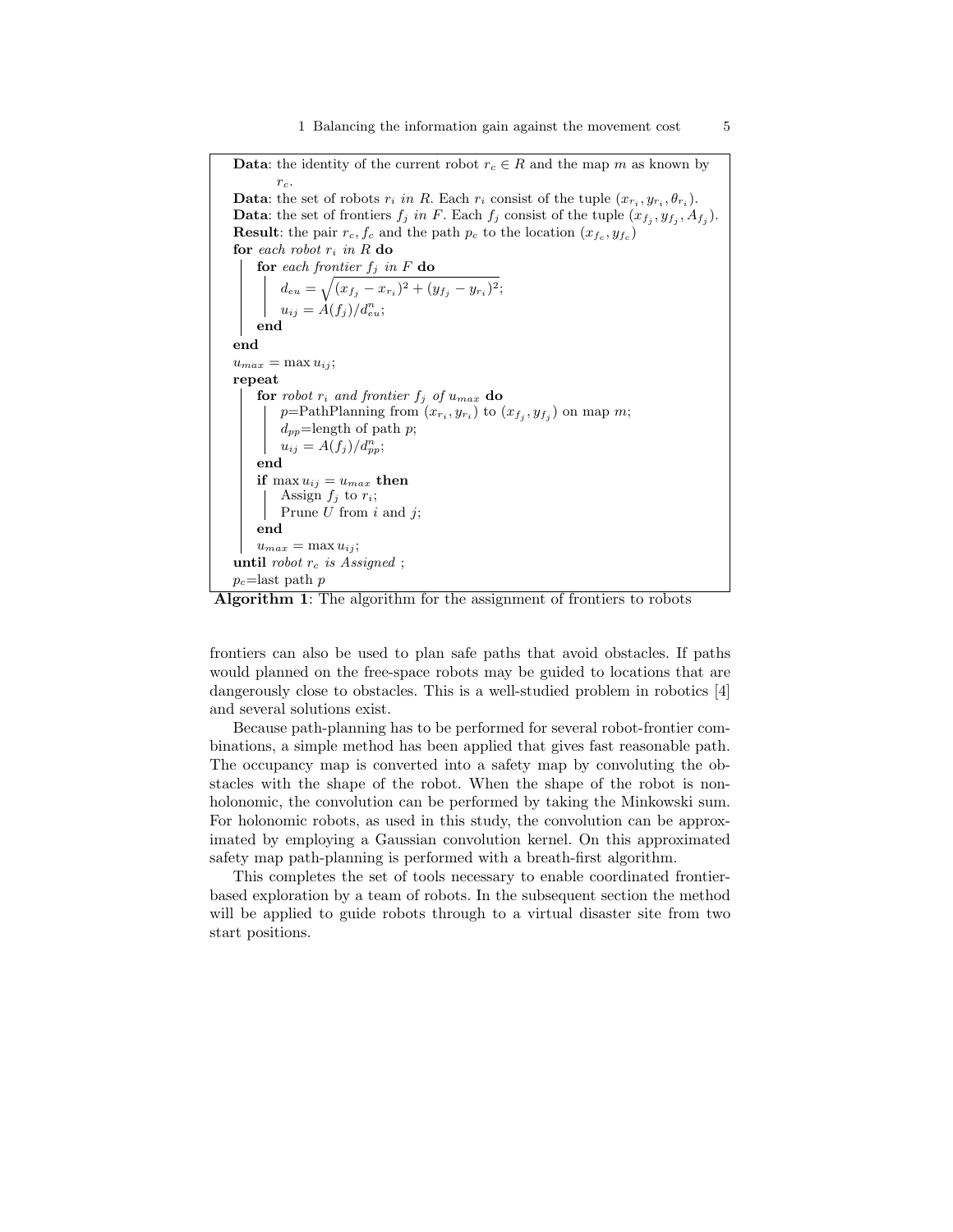6 Arnoud Visser, Bayu Slamet

#### 1.3 Experiments and Results

Our experiments will be based on the 'Hotel Arena' that was used extensively during the RoboCup Rescue competitions of 2006<sup>1</sup>. Figure 1.1 shows a blueprint of this office-like environment. The wide vertical corridor in the center connects the lobby in the south with several horizontal corridors that go east and west. Numerous rooms border on all the corridors. For the competition runs, robots would typically be spawned in the lobby or at the far ends of corridors, e.g. in the north-east, north-west or south-east corners.



Fig. 1.1. A blue-print of the Hotel Arena, the virtual environment used for our experiments.

Following the same setup as in the RoboCup competition each experiment will involve a run of 20 minutes. So the comparisons will focus on the amount of area that the robots were able to explore in this fixed time-window.

#### 1.3.1 Results based on Coordinated Exploration

These experiments involve multi-robot exploration using the presented approach. We used two spawn positions which were frequently used in the competitions of 2006. For each set of spawn positions a number of runs with a team of two collaborating robots were performed, each time with another formula for the utility function  $U(f) = A(f)/d^n(f)$ . In Figure 1.2 and 1.3 the resulting maps are given, for an inverse linear  $(n = 1)$ , quadratic  $(n = 2)$  and cubic  $(n = 3)$  dependence on the distance  $d(f)$ .

On the maps the following color-coding is used:

- blue (dark grey) indicates unknown terrain,
- shades between light-blue (light grey) and white indicate the probability that the area is free from obstacles

<sup>&</sup>lt;sup>1</sup> USARSim simulator, the simulated worlds used in these experiments and documentation are available on http://www.sourceforge.net/projects/usarsim. The maps used in 2007 are unfortunately not publicly available yet.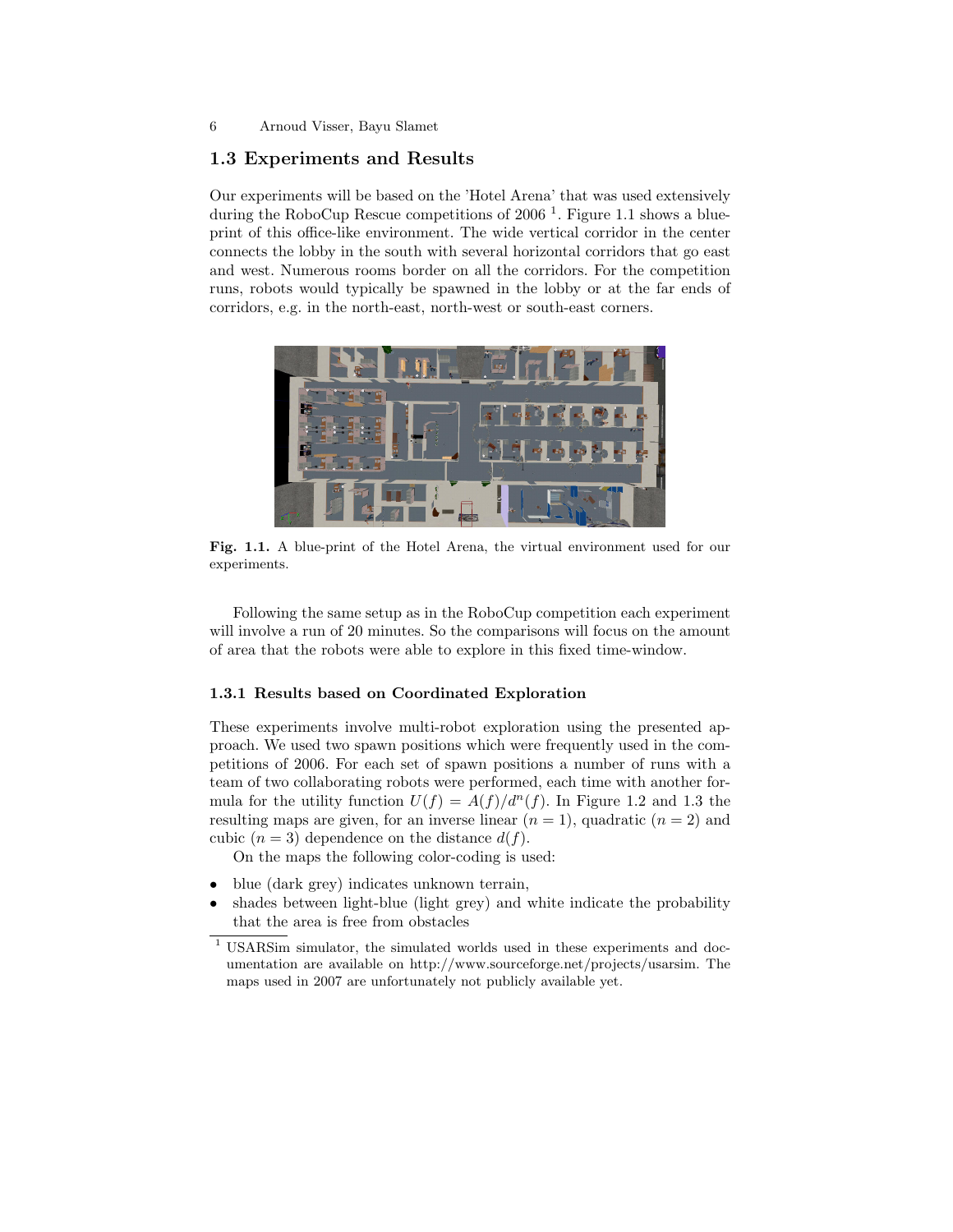- black indicates obstacles
- solid grey indicates 'safe region', as introduced in Section 1.2.1
- red indicates a victim
- light-green (light grey) line inside safe region indicates the path of the robots

In Figure 1.2 the robots started in the north-east corner. In Figure  $2(a)$  the first robot (called Hercules) starts exploring the north-east corridor, while the second robot (called Achilles) explores the first two rooms. Hercules arrives at the T-junction, and decides to go south in the direction of the lobby. In the mean time Achilles is ready with the second room, and favors the unexplored corridors above exploring the nearby third room. The east corridor is chosen, which is explored till the end. Hercules explores firstly the west side and secondly the east side of the lobby. When the lobby is well covered, Hercules continues the exploration in the south-east corridor. This corridor is explored till the end, and the robot has time enough to enter a last chamber (a maze called the Yellow arena). This was a very successful run. More area can only be covered when Achilles would not have explored the first two rooms, but would instead explore the north-west corridor. Such a decision should be based on heuristics, because the existence of this corridor can only be known when a robot arrives at the T-junction. Until that time, the exploration of the nearby rooms is a good choice.

With an inverse quadratic dependence, the robot behavior is more tuned to nearby frontiers. As can be seen in Figure 2(b), with  $n = 2$  the first three rooms are explored (one by Hercules, two by Achilles). Hercules goes again towards the lobby, while Achilles explores the north-west corridor. Hercules enters first the Yellow arena, before he continues with the south-east corridor. Notice in the north-west corridor that the localization is a few degrees off, because the robot Achilles had a lot of trouble to navigate in a confined space near the victim in the third room.

With an inverse cubic dependence, even the fifth room along the north-east corridor is entered (the entrance to the fourth room is blocked by a victim). Unfortunately, Achilles got stuck at that location, and the exploration has to be continued by the other robot. Hercules enters the large room west of the north-south corridor, and finds two victims. Afterwards, the north-south corridor and even the lobby is explored.

It should be clear from these examples that for a smaller  $n$  the robots have a tendency to stay in the corridors. This is a good strategy to cover a large area. On the other hand, a larger  $n$  can be used to direct the robots into the rooms. In those rooms victims can be found, but the confined space is more difficult to navigate, and the chance exists that the robot will not be able to leave the room anymore.

The experiments from the other start location show that tuning the parameter n not always leads to different behavior. For instance, in Figure 1.3(a-c) it can be seen that Hercules always explores the lobby, enters the south-east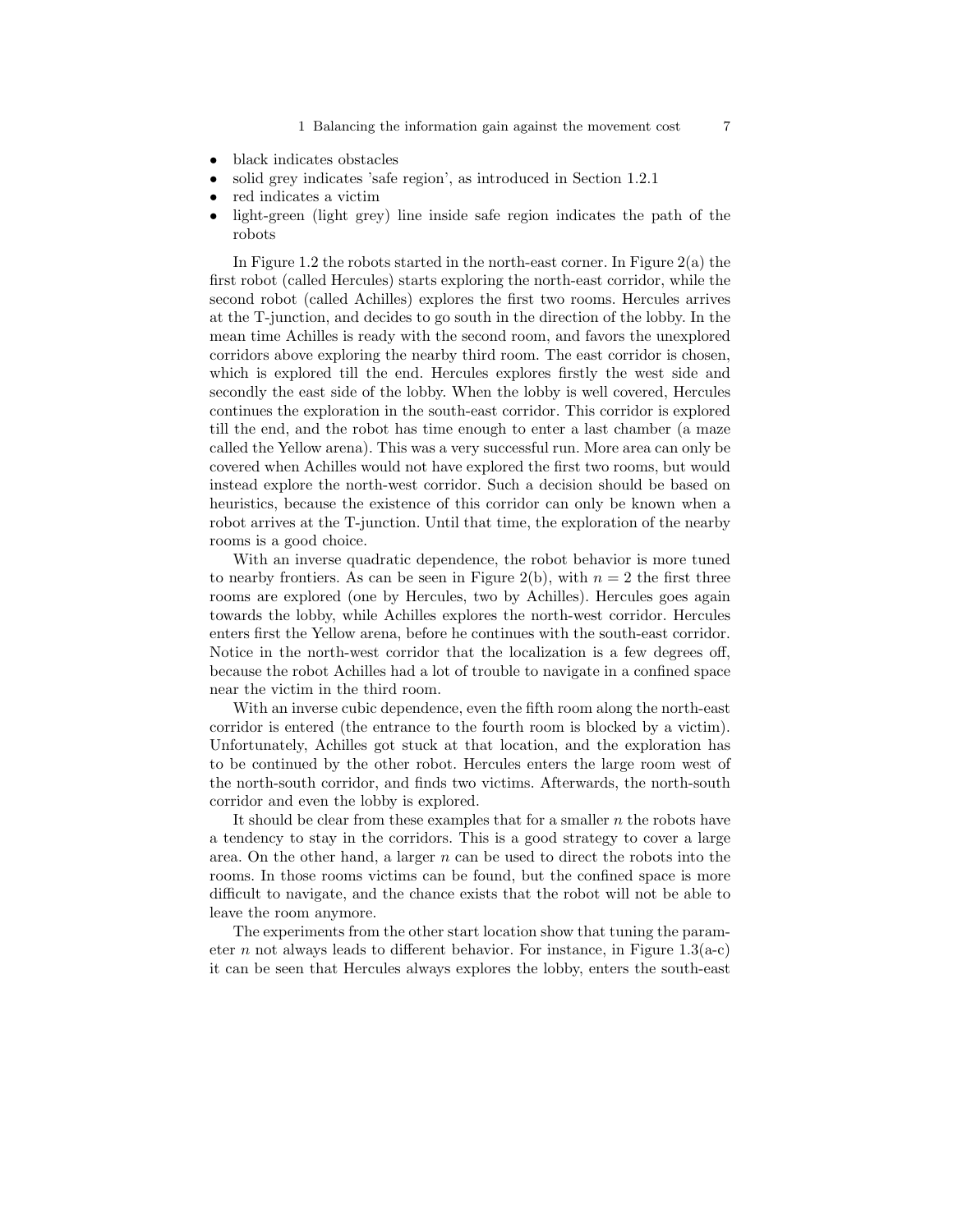

Fig. 1.2. Exploration from the north-east corner with two robots

corridor and part of the Yellow arena. The south-east corridor is a dead-end, with enough free space to explore. Against the time that one is finished with this corridor, no time is left for any other choices.

The difference between the maps is mainly due to Achilles. In Figure  $3(a)$ Achilles enters the north-south corridor and explores the east corridor. At the end of the corridor (again an dead-end), Achilles turns and goes back to the north-south corridor. In Figure 3(b) Achilles explores the north-east corridor and three rooms at the last corridor. In Figure 3(c) Achilles first checks the south-west corridor, before it heads towards the north-east corridor. Due to the detour there is only time left to explore a single room at the north-east corridor, but the area seen in the south-west corridor compensates more than enough. During its exploration, Achilles mainly encounters large corridors. Increasing the parameter  $n$  resulted in different behavior, because different corridors are chosen. This illustrates that difference in behavior doesn't always have the same effect. In Figure 1.3 an increase of  $n$  has as result more area and fewer victims, but this was mainly due to the particular layout of the corridors.



Fig. 1.3. Exploration from the lobby with two robots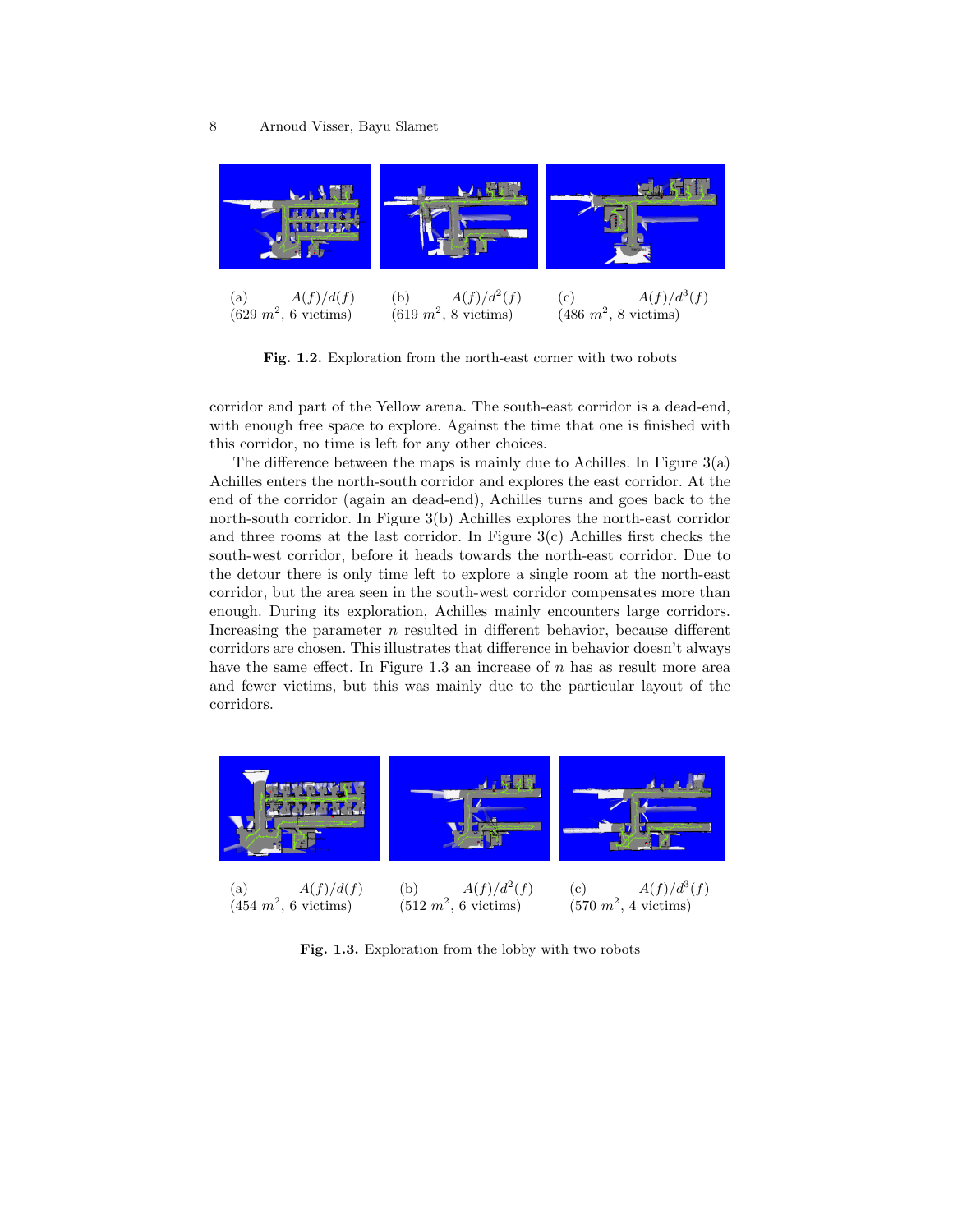Notice that the number of victims found by the two robots in the previous experiments is comparable to the number of victims found in the semi-final by teams with four to eight robots [1]. Experiments with only two robots are not enough to make strong claims about the scalability of the algorithm to larger teams, but detailed analysis of the experiments indicated that in our current implementation the performance bottleneck is in merging the observations of multiple robots into a shared map. Planning the exploration on this shared map goes rather efficiently and is more a function of the length of the resulting path (e.g. when backtracking from a long dead-end corridor) than the number of robots or frontiers. Future experiments have back up this claim.

#### 1.4 Conclusions

This paper investigated a frontier-based exploration approach that can be used to coordinate a team of robots. The approach assigns utilities to frontiers using a measure of the information gain that can be estimated directly from the current map. This information gain is balanced by the movement costs. In a first approximation these movement costs are estimated by the Euclidian distance. The actual movement costs are checked by performing path-planning on the map. Subsequently, a frontier with the highest utility is assigned to the members of a robot team.

The information gain and the movement costs can be balanced by a parameter. In the presented experiments is shown that tuning this parameter can change the overall behavior from exploring mainly corridors towards exploring nearby rooms. This parameter could be further tuned towards the scoring-function as applied in the RoboCup [1], but before this tuning is applied, the underlying navigation should be optimized. Currently, corridors and rooms are explored with the same care and speed. Inside the corridors the speed can be increased, to allow fast coverage of large areas. Inside the rooms the care could be increased, to guarantee that a room once entered could also be leaved.

In our experiments we have shown that this approach leads to efficient rescue site coverage. In future work we would like to investigate the possibilities for multi-robot coordinated exploration with more than two robots, study the influence of a-priori data, the effect of distributed decision making and the conditions where only limited communication is possible.

#### Acknowledgments

A part of the research reported here is performed in the context of the Interactive Collaborative Information Systems (ICIS) project, supported by the Dutch Ministry of Economic Affairs, grant nr: BSIK03024.